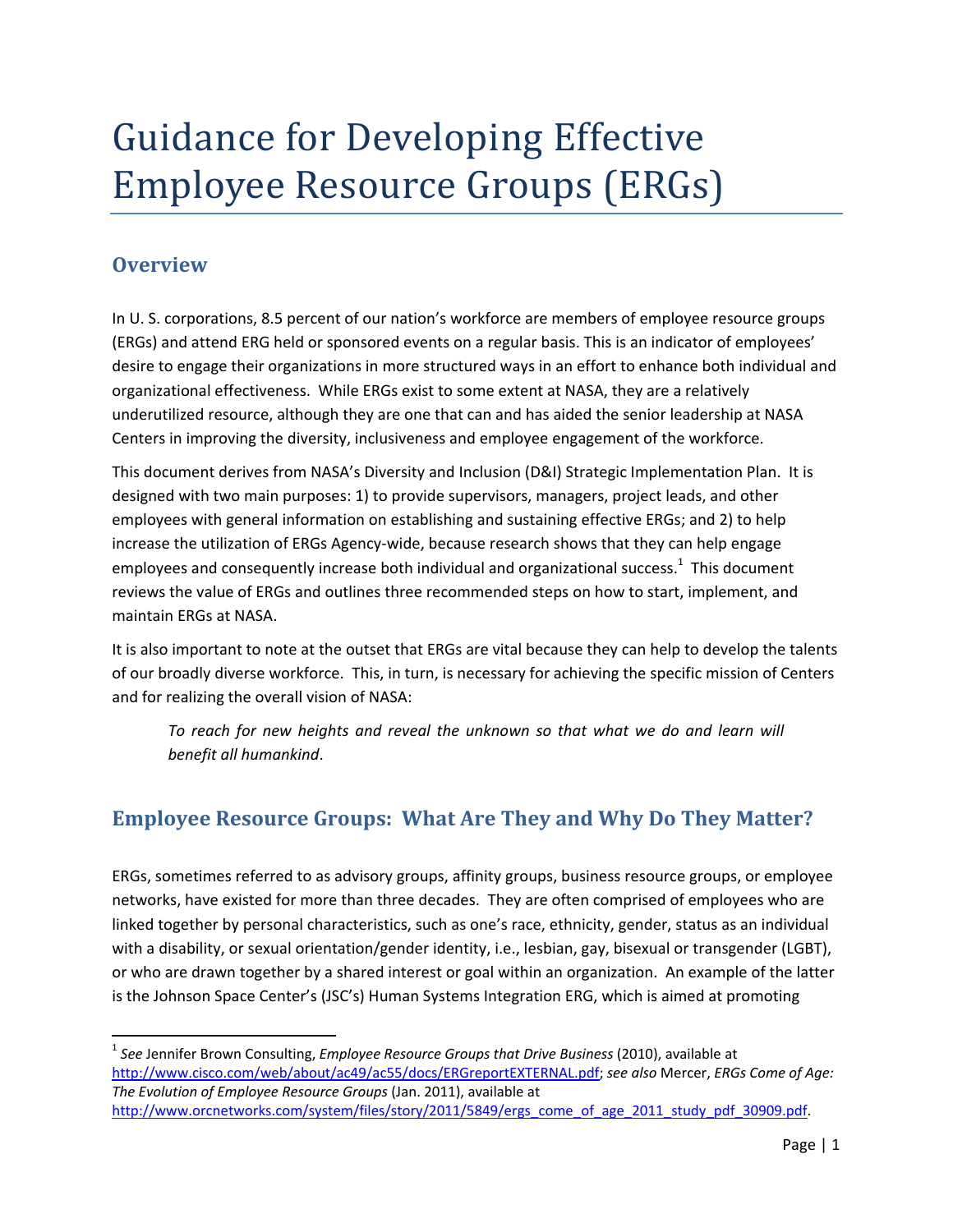cross‐Directorate diversity of ideas and a common understanding of Human/System Integration (HSI) to ensure that the human element is treated equally with systems. ERGs are generally initiated by employees, although they can be created by leadership, particularly when there is a specific need for an ERG that has not been raised by employees.

ERGs are distinct from special emphasis programs, which are designed specifically to address the underrepresentation and underutilization of a protected class of individuals. The purpose of ERGs is much broader. They are used, among other things, to:

- Foster professional development,
- Enhance work performance,
- ❖ Assist in matching mentors with mentees,
- Assist in recruiting a diverse workforce,
- $\cdot$  Increase community partnerships, and
- $\clubsuit$  Encourage interaction and relationship building within and across work groups.

At NASA, many Centers have some type of formal employee resource group. The majority of ERGs at NASA are organized around traditional affinities, e.g. by race, gender, ethnicity, disability. However, a few are also being formed around a common interest or goal at a NASA center, like the previously mentioned Human Systems Integration ERG at JSC or the new professionals groups at a number of Centers, such as Dryden, Kennedy, and Goddard.

Historically, ERGs in the Federal government have primarily been used for social and networking opportunities and have been event driven to raise cultural awareness. Here at NASA, ERGs have hosted events to celebrate Black History Month, Asian Americans Heritage Month, Holocaust victims, Women's History Month, etc. Research has shown, however, that ERGs are valuable for more than just raising cultural awareness.<sup>2</sup> They can be an effective strategic tool for leadership for advancing an organization's mission, as well as its diversity initiatives. For instance, ERGs can:

- Act as a sounding board around strategic diversity objectives within a NASA Center to help create a more inclusive environment;
- Be a collective voice around shared interest or concerns that help to promote a more inclusive and respectful workplace by surfacing issues for specific communities within NASA to Center leadership and providing leadership with advice, guidance, and recommendations;
- ❖ Assist in NASA's outreach and recruitment efforts;
- Play a vital role in NASA's retention and professional development efforts by, among other things:
	- o offering employees a sense of community and belonging;
	- o helping to introduce new and current employees to the organizational culture;

<sup>2</sup> *See* Jennifer Brown Consulting and Mercer, *supra* note 1.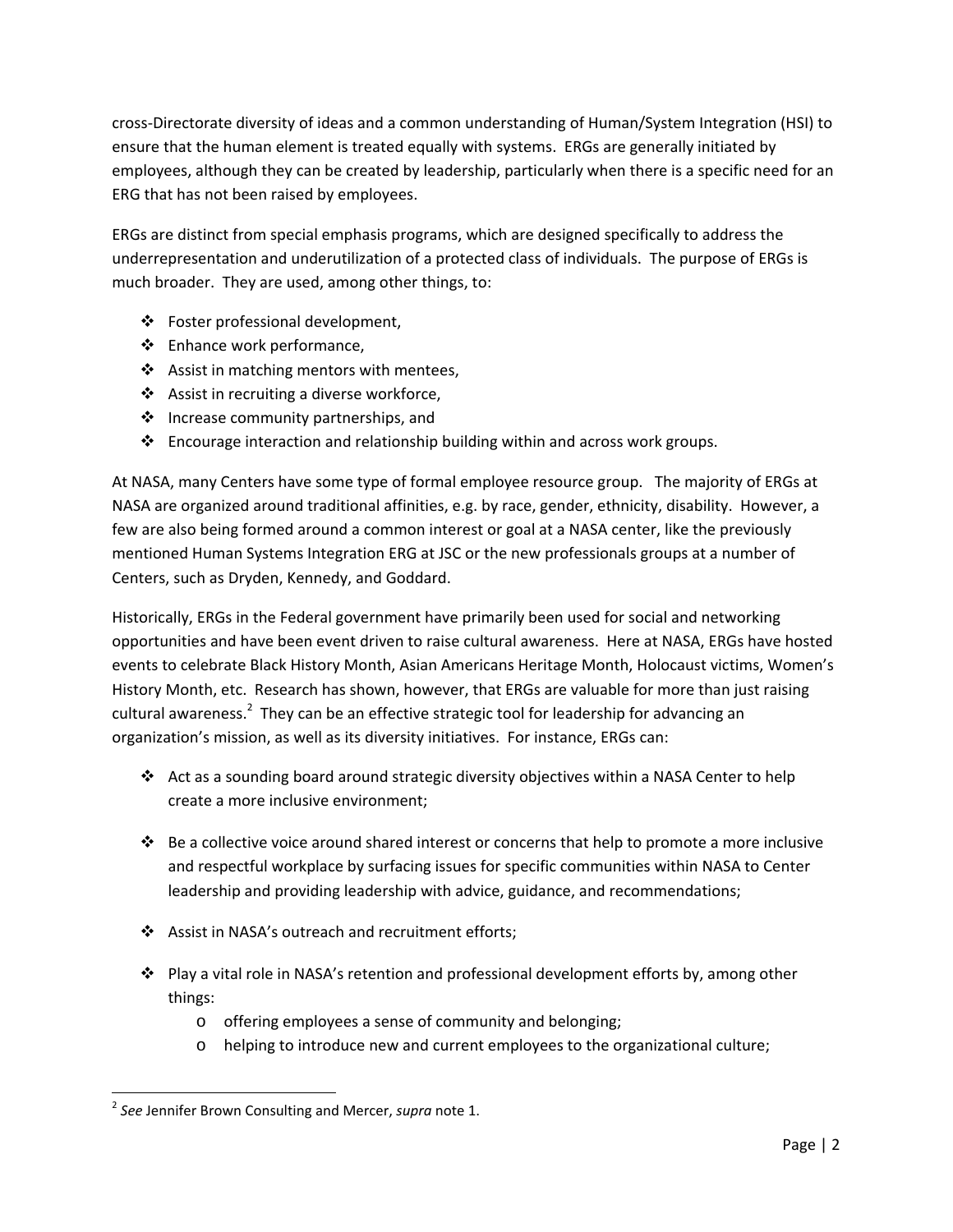- o providing employees with assistance in their career advancement efforts, such as opportunities for showcasing their skills to others within the organization and offering educational programs
- o providing mentoring and networking opportunities and connecting employees with mentors/role models; and
- o providing access, that might otherwise not exist, to senior leadership;
- ❖ Support innovation by providing insights on technology development.

NASA utilizes ERGs and is in a position to create more of them. Greater utilization of ERGs is important because they serve a number of purposes vital to mission success. For example, ERGs can be a powerful asset to help increase our diversity and improve the overall inclusiveness of our workplaces. This is important because diversity in teams has been shown to produce better solutions when problems are complex.<sup>3</sup> They can also serve to enhance employee engagement, and ultimately, help ensure that NASA remains innovative and competitive for years to come.

## **Elements of Effectiveness**

ERGs are most effective and sustainable when they both build leadership capabilities to direct and manage themselves and help to meet the business needs of the larger organization. Thus, successful ERGs have missions that align with the interests of both employees and management within an organization. A review of the literature on ERGs suggests effective and sustainable ERGs share the following common characteristics:

- 1. Mission statement or business charter demonstrating the purpose of the ERG and its relationship to the goals of the organization/business;
- 2. A formal leadership structure that provides for succession planning to ensure the ERG lives beyond the ERG's leader of the moment;
- 3. Executive sponsorship that advocates for the ERG and liaises with senior leadership;
- 4. A well‐defined recruitment plan for members; and
- 5. Membership that welcomes everyone.

Thus, whether a Center is forming a new ERG or maintaining an existing one, it is recommended that the following three measures be taken to ensure the viability and effectiveness of the ERG.

<sup>3</sup> Scott E. Page, *The Difference: How the Power of Diversity Creates Better Groups, Firms, Schools, and Societies* (2007).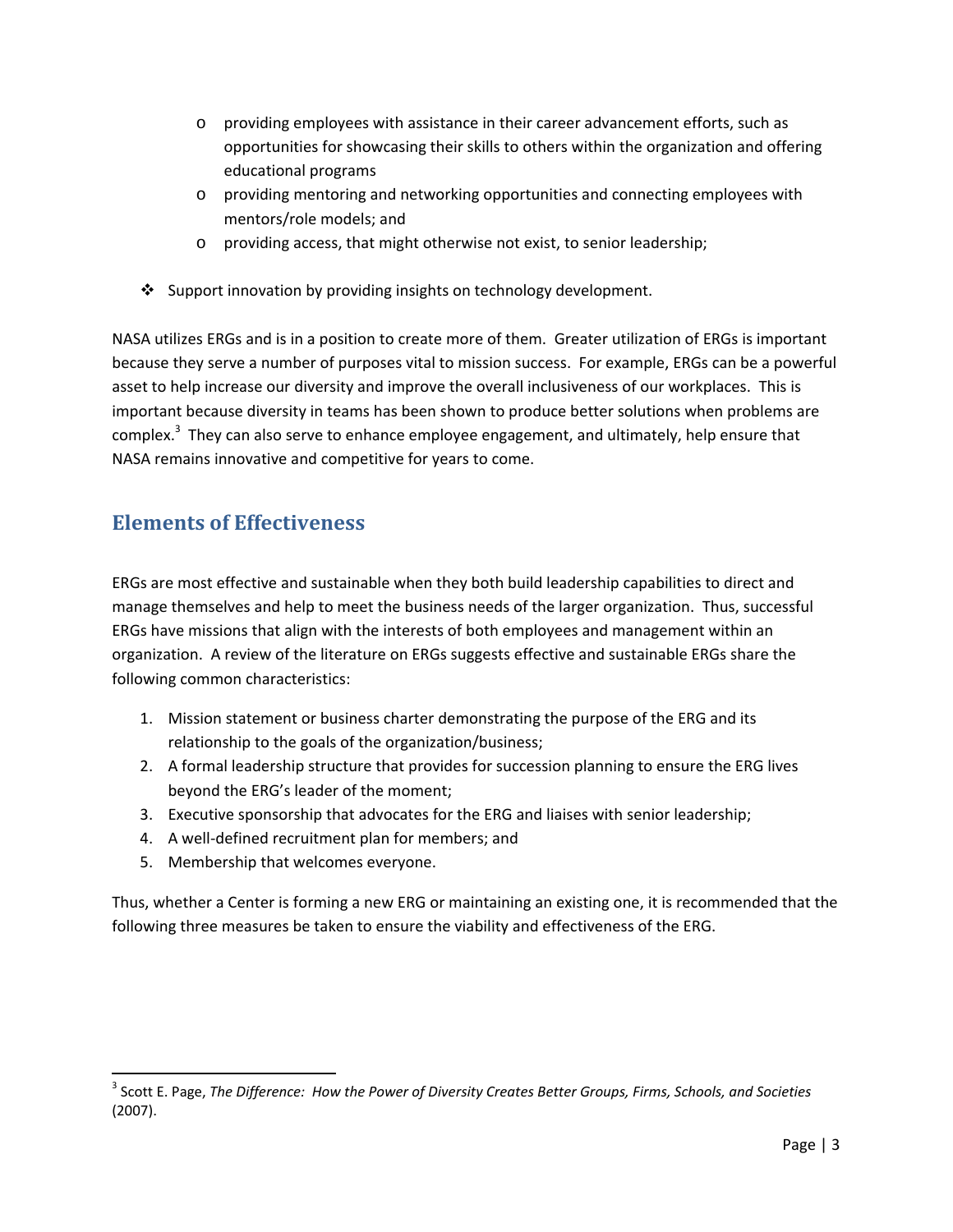# **Step I: Develop a business case for the employee resource group or retool an existing one to ensure that it aligns with and supports NASA's mission.**

NASA‐supported ERGs must support diversity and inclusion at NASA, foster communication between NASA's senior leadership and its employees, maintain an open forum for the exchange of ideas, and serve as a source of mentoring, educational and professional development opportunities for NASA employees. It is expected that all NASA-approved ERGs will participate in initiatives that focus on:

- $\cdot \cdot$  outreach, recruitment, and retention of a diverse workforce;
- professional development; and/or
- $\cdot \cdot$  areas for improved organizational functioning, such as cross divisional or cross center collaboration .

Employees seeking to establish an ERG or retool an existing one should submit a proposed group charter to the appropriate, designated entity at their Center. The charter must identify the proposed ERG's mission and how the ERG will support any one or all of the areas of focus identified above. At a minimum, the group charter ought to:

- $\div$  set forth a mission statement;
- include a first‐year plan of action;
- $\div$  identify the leadership team;
- $\div$  identify potential members; and
- $\div$  provide a rationale outlining why senior leadership should support the group.

Note that if two or more groups seek to organize around a similar characteristic or shared interest, they will need to collaborate to develop one proposal.

ERGs are expected to conduct their activities at all times in accordance with their respective Center policies and procedures and engage collaboratively with their Center level EO and/or HR office, as appropriate.

ERGs are prohibited from:

- $\varnothing$  forming or evolving for the purpose of opposing other groups;
- $\varnothing$  forming or evolving to promote political positions;
- $\varnothing$  participating in any collective bargaining activities (i.e., salary, work hours, benefits, or any other term or condition of employment); and
- $\varnothing$  seeking remedies for individuals.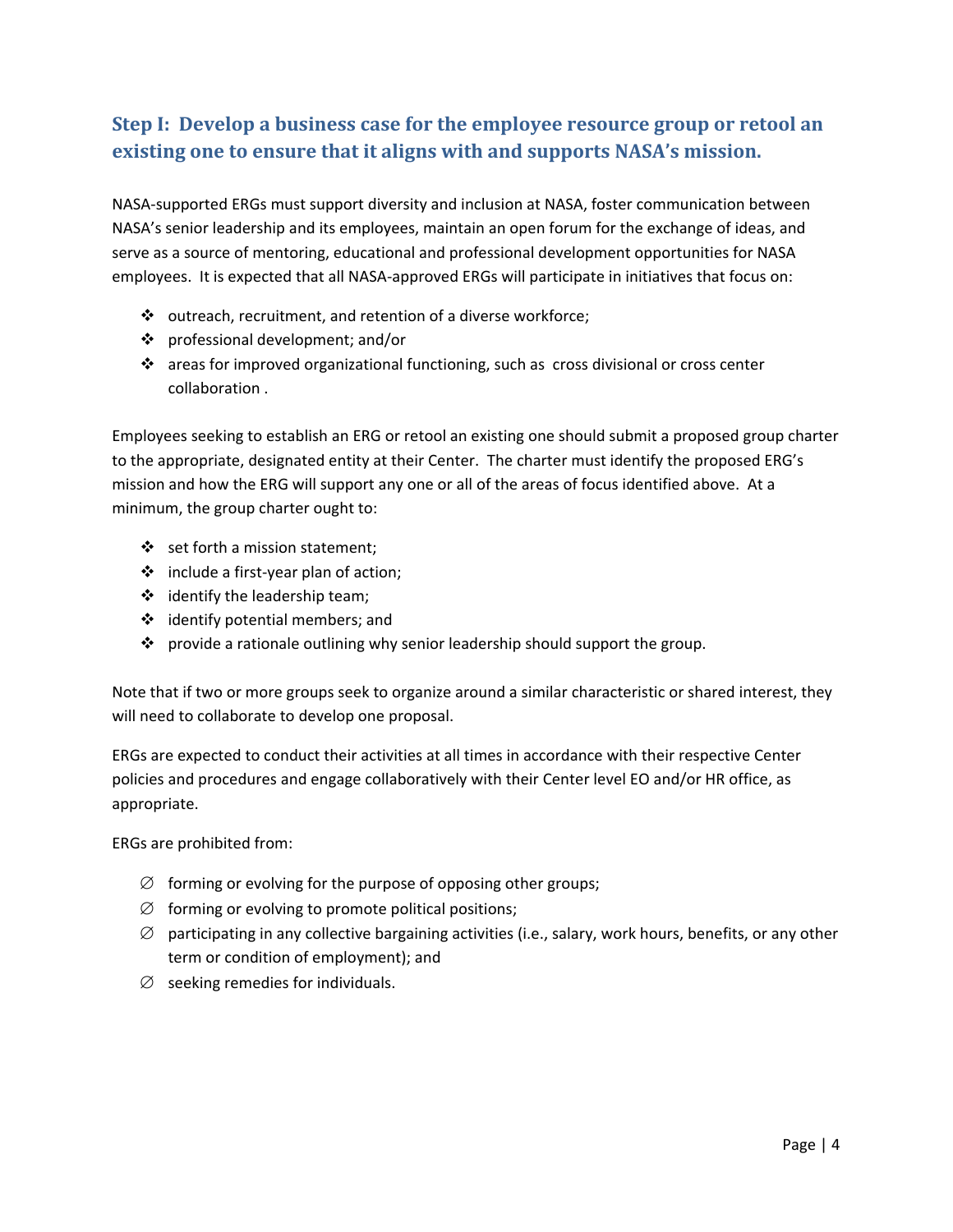#### **Step 2: Secure an executive sponsor**

Whether the employees identify an executive sponsor for their ERG or the relevant approval mechanism assigns one, it is important that each ERG have a senior executive that will help champion the ERG's efforts. It is important that the sponsor come from the highest ranks of NASA management to send the message to the relevant Agency or Center community that this is a high priority for achieving a competitive and innovative workforce, one that feels engaged and valued. It is not necessary that the sponsor share the attributes of the members of the ERG. In fact, to further awareness at the executive level and to improve overall inclusiveness at NASA, we recommend that sponsors not be required to share the identifying characteristics of the members of the group.

The sponsor's role is multi-dimensional. Sponsors are expected to:

- Act as an advocate for the ERG;
- $\cdot$  Share information about the group's activities with NASA management and vice versa;
- $\div$  Mentor the ERG leadership team, helping them to develop their leadership abilities; and
- Guide the group's development by focusing its efforts on ways to tie the ERG's activities to the respective Center's objectives.

Sponsors should refrain, however, from personally being the group's leader.

#### **Step 3: Measure the success of the ERG**

Measuring the success of the ERG is important for the sustainability of the group and for ensuring the group's effectiveness. At a minimum, ERGs should be held accountable for fulfilling their mission and action plans. As the saying goes – *what gets measured gets done*. There are many ways one can assess the impact of an ERG:

- ❖ Event attendance;
- Number of events hosted annually;
- ERG membership numbers;
- ERG awards received;
- ❖ Number of innovation initiatives impacted;

Of course, there are many outcomes that remain difficult to quantify. These include, for example,:

- Improved sense of community;
- ❖ Improved understanding of a common purpose;
- ❖ Enhanced learning;
- ◆ Network and relationship development;